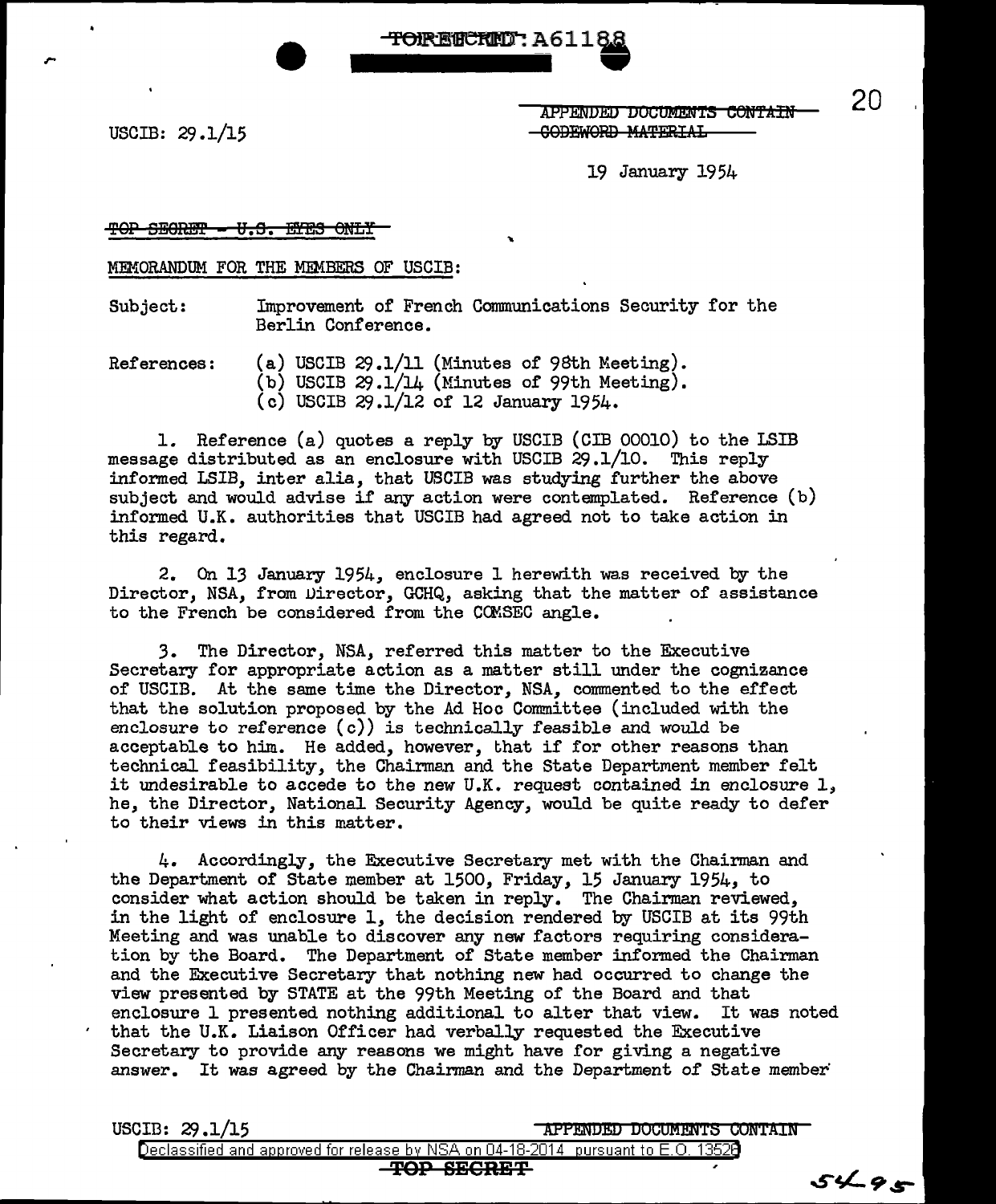USCIB: 29.1/15

•

APPENDED BOOTMENTS CONTAIN CODEWORD MATERIAL 19 January 1954

#### $\text{for } \text{sem} = 0.5$ . SYES ONLY

Subject: Improvement of French Communications Security for the Berlin Conference.

TOFRIEF RIE-A61188

that, in the absence of serious objection from the NSA member, the Executive Secretary should be instructed to give the U.K. Liaison Officer a reply along the lines set forth in enclosure 2 without further reference to the Board inasmuch as no change in the Board's previous position is involved.

5. As a result of the foregoing, a reply (see enclosure 2) was forwarded, on 19 January 1954, to the Senior U.K. Liaison Officer. It is considered that this reply may have the effect of closing the issue of providing cryptographic assistance to the French for the coming Berlin Conference.

*purale v*<br>RUFUS L. TAYBOR<br>Kaptain, U. S. Navy Executive Secretary, USCIB

Enclosures

1. Copy of GCHQ msg DTG 131805Z/l/54.

2. Copy of CIB #00020 dtd 19 Jan 1954.

APPENDED DOCUMENTS CONTAIN CODEWORD MATERIAL

USCIB:  $29.1/15$  - 2 -

#### **'f'OP BECKE 'f'**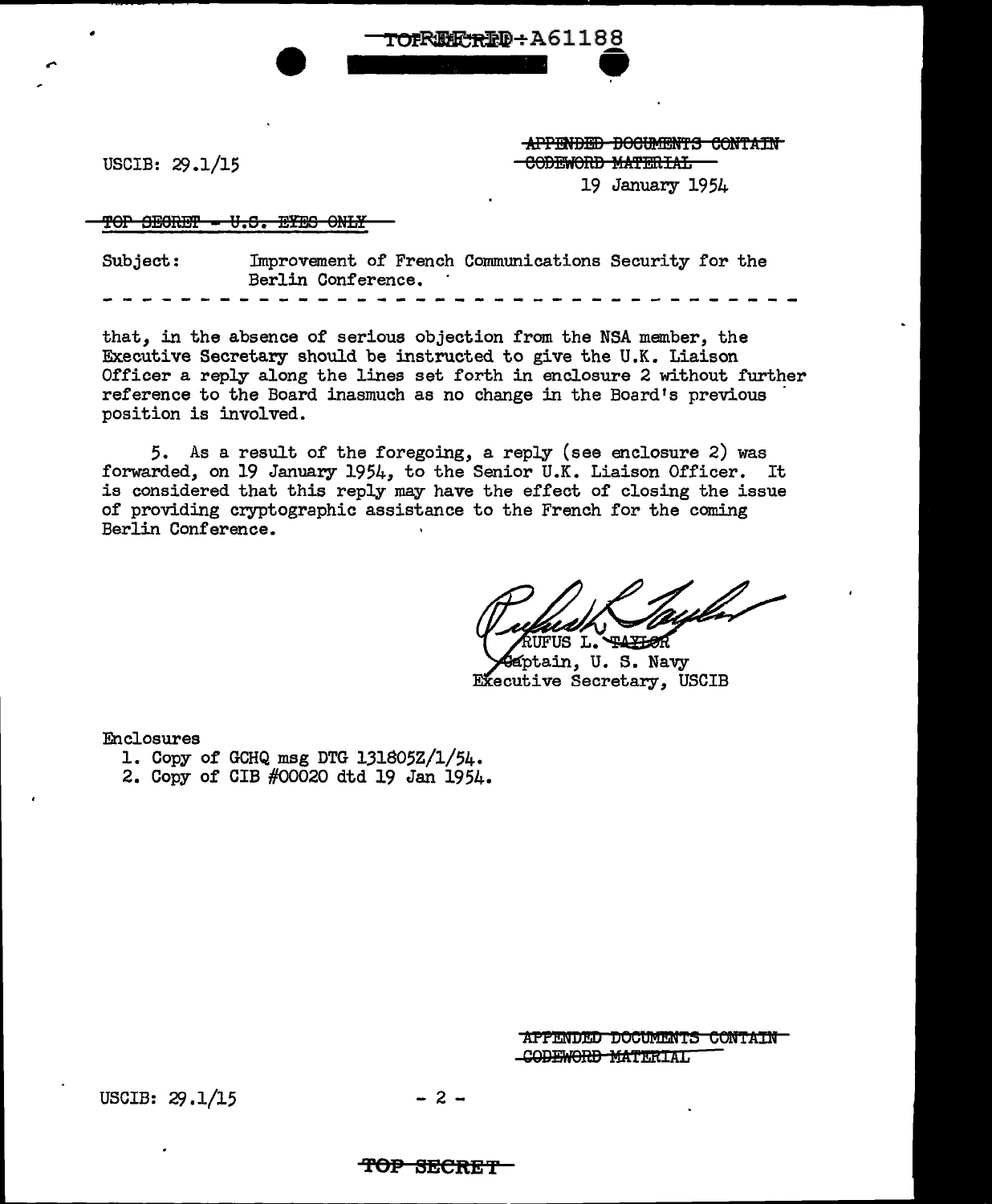# REF ID:A611BB SECRET FROTH-

### BRITISH JOINT SERVICES MISSION MAIN NAVY BUILDING WASHINGTON 25, D. C.

**''OP SECRET FROTH** PLANSIC AND PLANSIC 3605 POP SECRET PROTH Copy of signal from Mr. to Brigadier Tiltman.

From:  $G.C.H.Q.$  DTG:  $131805Z/1/54.$ 

To: S.L.O., Washington.

## TIL'IMAN from DIRECTOR.

Offer to Germans has been made and we await their reaction. In meantime Cypher Policy Board have fonnally expressed their grave concern over French insecurity with special reference<br>to Berlin Conference. Their concern is shared by Foreign Their concern is shared by Foreign Office. We had hoped from tone *of* your 052115 that U.S. would take action in regard to French Comsec at Berlin. GCHQ have no comments from Sigint angle. Penney has asked that you pursue matter with Canine urging importance from Comsec as opposed to Comint point *of* view.

Enclosure 1 with USCIB 29.1/15 dtd 19 Jan 1954.

# **TOP SECRET FROTl-i**